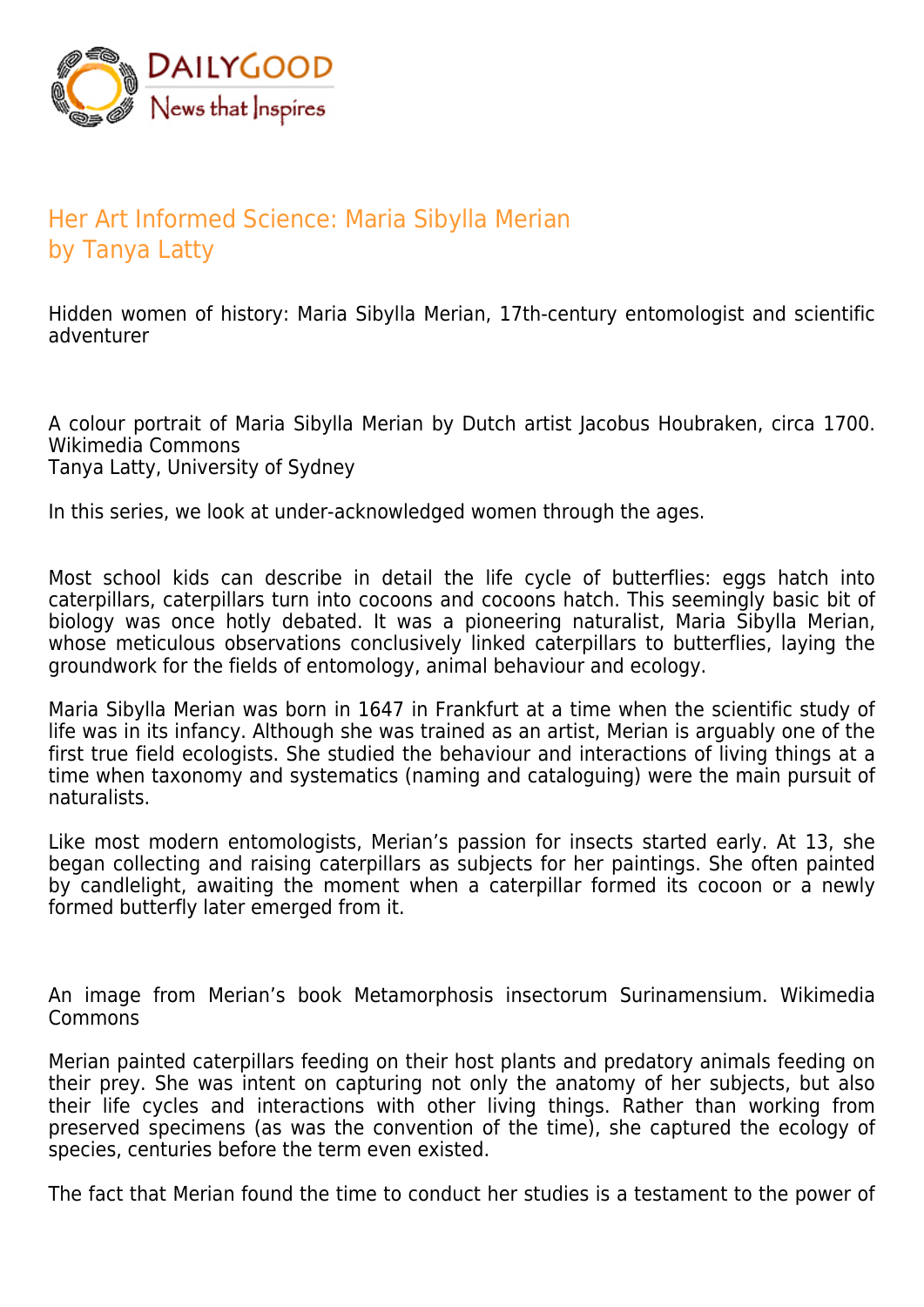a curious mind. Unlike many male naturalists of her day, Merian did not have the freedom to devote all of her time to the study of insects.

In 1665, at the age of 18, Merian married her stepfather's apprentice, painter Johann Andreas Graff. Her first daughter, Johanna, was born in 1668 and in 1670 the family moved to Nuremburg. Her second daughter, Dorothea, was born in 1678.

Merian's marriage appears to have been an unhappy one. In 1685, she left Graff to live in a religious community, taking both daughters with her. In 1692, Graff formally divorced Merian.

As a mother of two, Merian was responsible for home-care and child-rearing. She secured her family's finances by teaching painting to the daughters of wealthy families. In many ways, she was one of the first "science moms", trying to balance the challenges of her research against a demanding family life.

All of this at a time when women were still being burned as witches – being a curious, intelligent woman was very hazardous indeed.

In Surinam with her daughter

A 17th-century portrait of Maria Sibylla Merian by an unknown artist. Wikimedia Commons

Merian's work on caterpillars was a key contribution to an ongoing debate of her day. On one side were those who believed that life arose from inanimate matter; flies, for example, arose from rotting meat; other insects formed from mud; raindrops produced frogs. On the other side were those who believed that life arose only from pre-existing life.

By breeding butterflies from egg to adult for several generations, Merian showed definitively that eggs hatched into caterpillars, which eventually turned into butterflies.

Merian's books on caterpillars (published in 1679 and 1683) would have been enough on their own to earn her a place in science history.

But in 1699, at the age of 52 and with her youngest daughter (then aged 20) in tow, she embarked on one of the first purely scientific expeditions in history. Her goal was to illustrate new species of insects in Surinam, a South American country (now known as Suriname) only recently colonised by the Dutch. After two months of dangerous travel, the two women arrived in an entomologists' paradise.

Surrounded by new species, Merian was itching to collect and paint everything she could get her hands on. She immediately ran into problems, however, as the Dutch planters of the island were unwilling to help two unaccompanied women collect insects from the forest, a mission they believed to be frivolous.

So Merian forged relationships with enslaved Africans and Indigenous people who agreed to bring her specimens and who shared with her the medicinal and culinary uses of many plants. For example, Merian writes that enslaved Amerindian women used the seeds from particular plants to abort fetuses in order to spare them from the cruelty of slavery. It is a stark reminder of the unmitigated horrors of 1600s colonialism.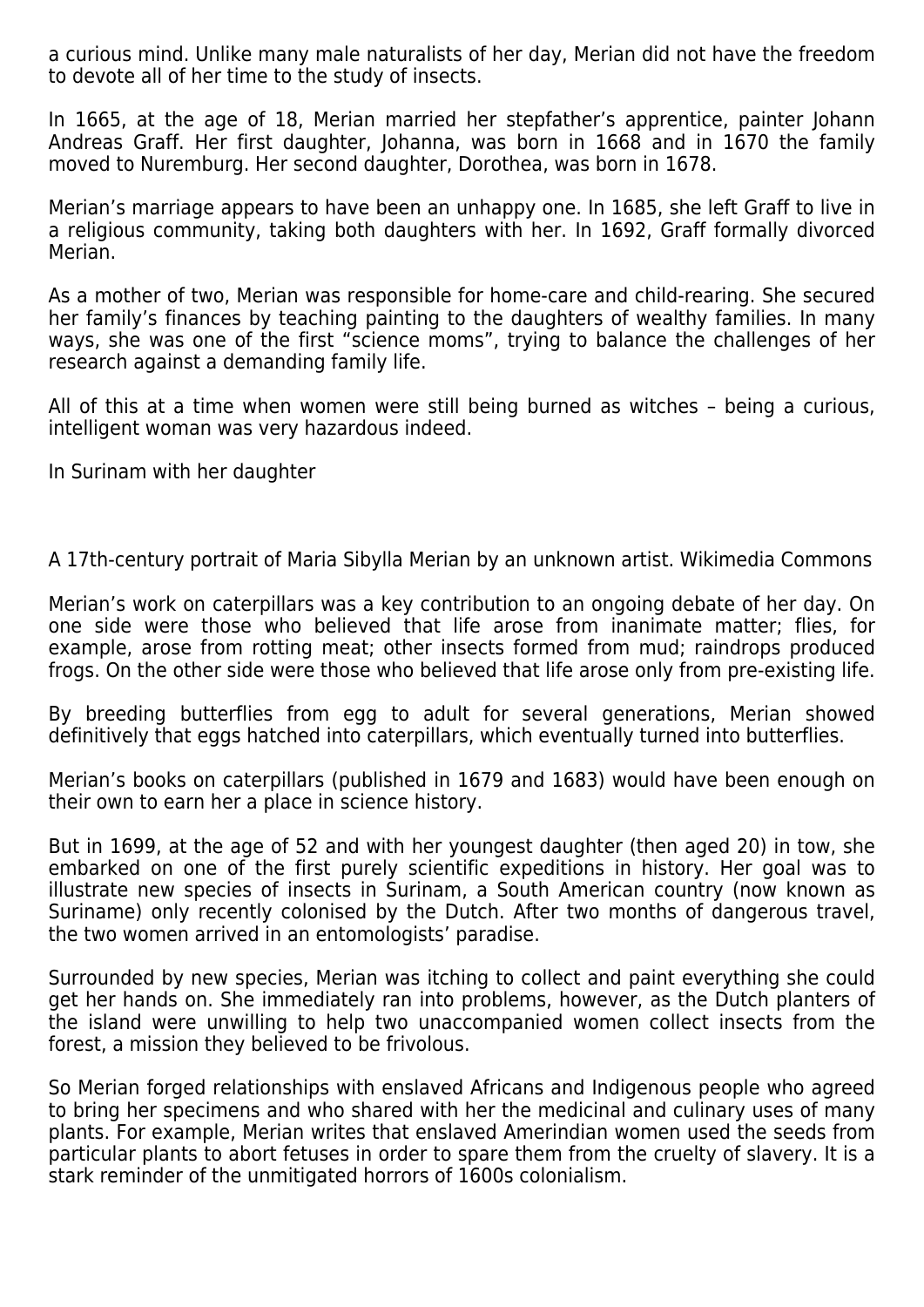Maria Sibylla Merian, illuminated copper-engraving from Metamorphosis insectorum Surinamensium, Plate XXIII. Solanum mammosum 1705. Wikimedia Commons

Merian and her daughter worked in Surinam for two years before Merian's failing health forced her to return home. The book that resulted from her time in Surinam, Metamorphosis insectorum Surinamensium, was well known in both artistic and scientific circles.

Merian's eldest daughter, Joanna, eventually made the journey to Surinam and would send her mother new specimens and paintings until Merian's death in 1717.

## Sceptical men

I am an insect ecologist and a field biologist; Merian's work forms the very foundations of my discipline. Yet I am ashamed to confess that until relatively recently I was unaware of the magnitude of Merian's contribution to biology. It has only been in the last few decades that recognition for her scientific contributions has had a resurgence.

How did such a scientific superhero all but disappear from science history?

Merian was well known in her time. Karl Linnaeus, famous for developing a system for classifying life, referred heavily to her illustrations in his species descriptions. The grandfather of Charles Darwin, Erasmus Darwin, cites Merian's work in his book The Botanic Garden.

But, after her death, inaccuracies began to creep into the hand-painted copies of Merian's books. New plates with imaginary insects were added. Others were recoloured to be more aesthetically pleasing. The careful attention to detail that made Merian's work so incredible was gradually eroded.

In the 1830s, naturalist Lansdowne Guilding – who had never visited Surinam – wrote a scathing critique of Merian's work in a book entitled Observations on the work of Maria Sibylla Merian on the Insects, of Surinam. He uses words like "careless", "worthless" and "vile and useless" to describe Merian's engravings, which he felt were riddled with inaccuracies. Many of the errors Guilding attacks were added after Merian's death and were not faithful to her original work.

There is also a strong undercurrent of sexism in Guilding's critiques; in one place he accuses Merian of ignoring facts "every boy entomologist would know". Guilding attacks Merian for relying too heavily on the knowledge of African slaves and Amerindians, people he regarded as unreliable.

The fact that Merian was an artist who had no formal scientific training also played a role in the efforts to discredit her. By the 1800s, biology was practised by university-trained academics and self-trained naturalists like Merian were now treated with an air of disdain. Never mind the fact that women of Merian's day were barred from university educations.